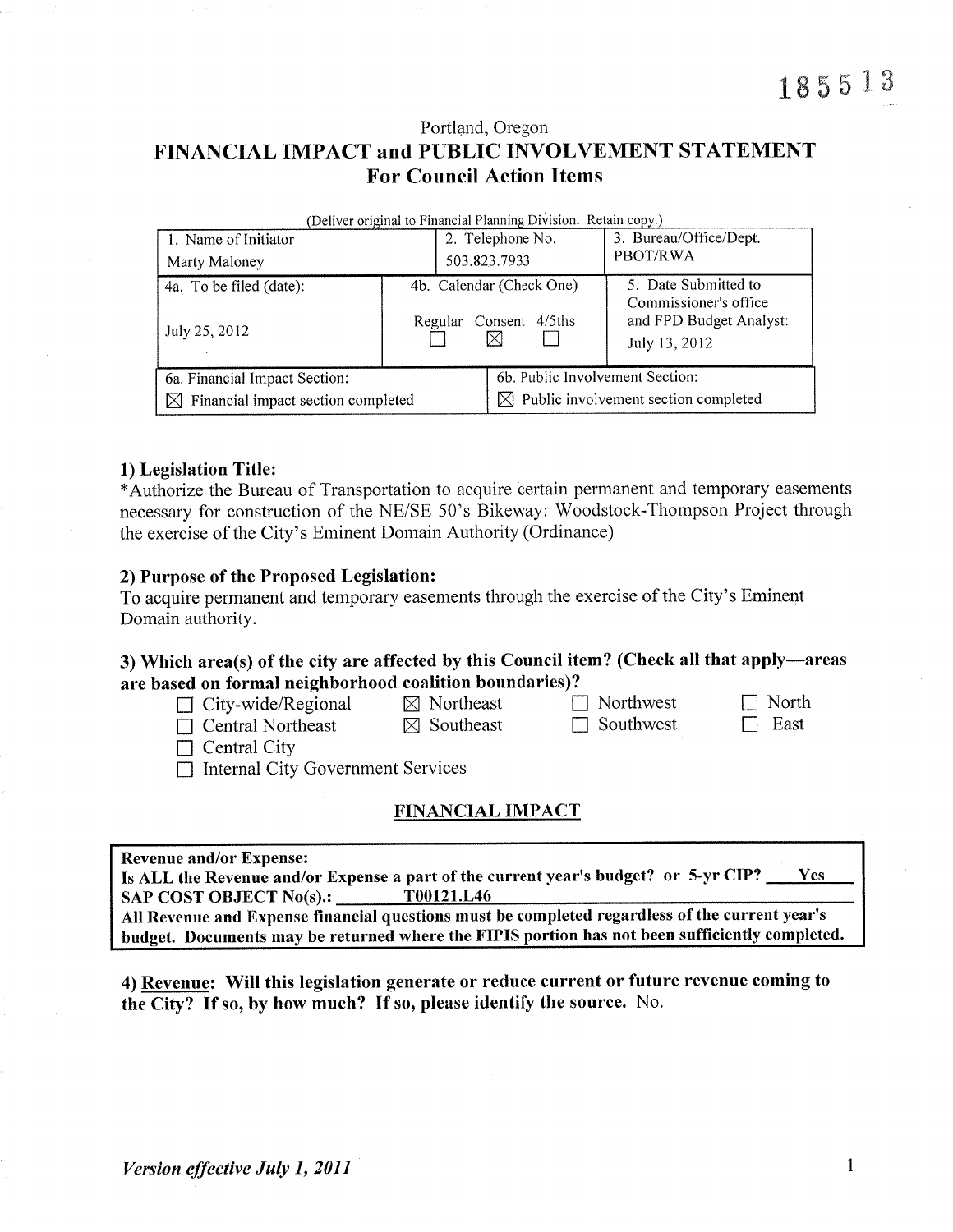5) Expense: What are the costs to the City related to this legislation? What is the source of funding for the expense? (Please include costs in the current fiscal year as well as costs in future years. If the action is related to a grant or contract please include the local contribution or match required. If there is a project estimate, please identify the level of confidence.) Property values have not yet been quantified since negotiations are not completed; however, an estimate for the right of way phase has been budgeted in the Transportation Operating Fund. The level of confidence is moderate.

### 6) Staffing Requirements:

- Will any positions be created, eliminated or re-classified in the current year as a result of this legislation? (If new positions are created please include whether they will be part-time, full-time, limited term, or permanent positions. If the position is limited term please indicate the end of the term.) No.
- Will positions be created or eliminated in *future years* as a result of this legislation? No.

### (Complete the following section only if an amendment to the budget is proposed.)

7) Change in Appropriations (If the accompanying ordinance amends the budget please reflect the dollar amount to be appropriated by this legislation. Include the appropriate cost elements that are to be loaded by accounting. Indicate "new" in Fund Center column if new center needs to be created. Use additional space if needed.) No.

| Fund<br>Center | Commitment<br><b>Item</b> | <b>Functional</b><br>Area | Funded<br>Program | Grant | <b>Sponsored</b><br>Program | Amount |
|----------------|---------------------------|---------------------------|-------------------|-------|-----------------------------|--------|
|                |                           |                           |                   |       |                             |        |
|                |                           |                           |                   |       |                             |        |
|                |                           |                           |                   |       |                             |        |
|                |                           |                           |                   |       |                             |        |